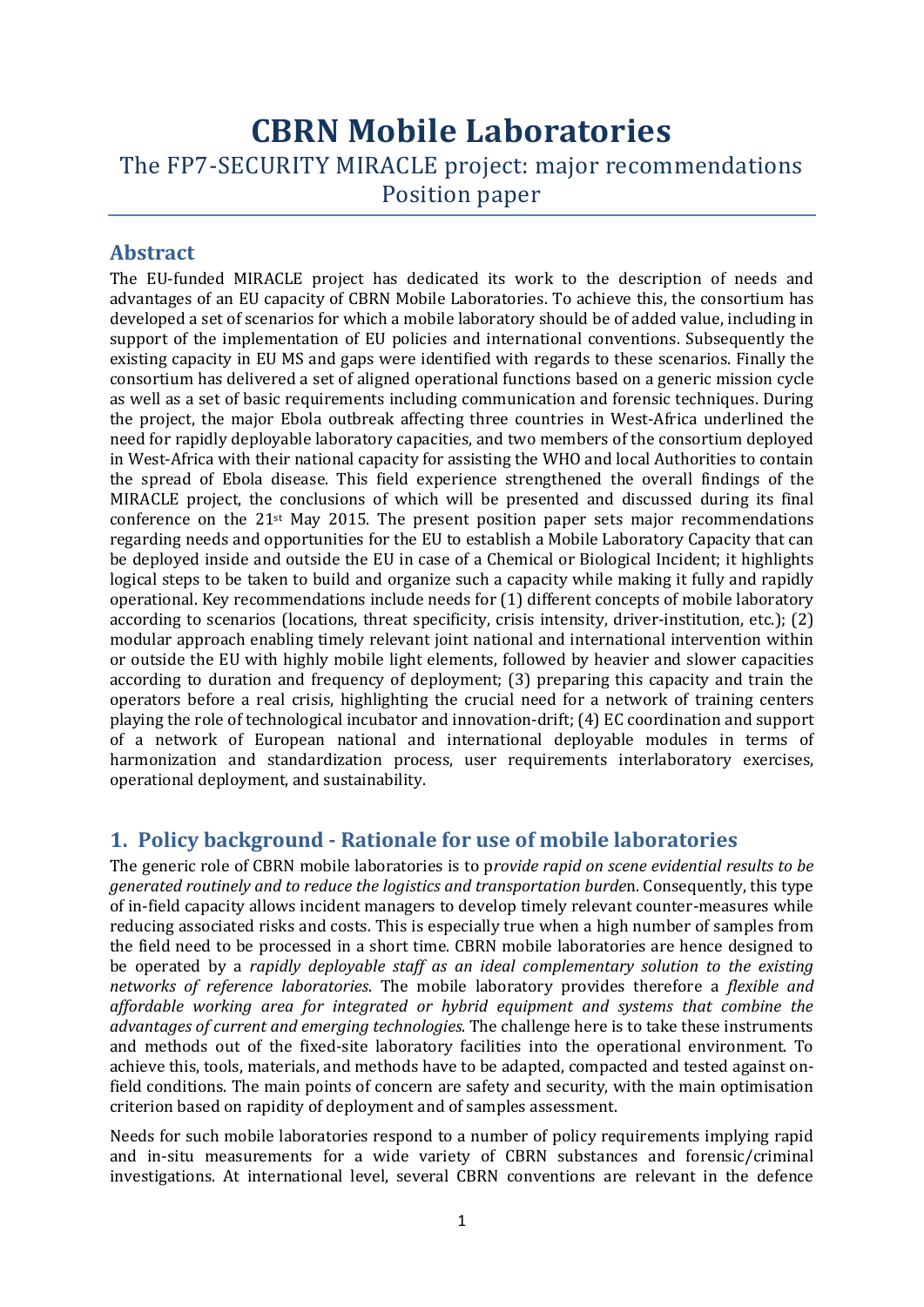sector, namely the Treaty on the Non-Proliferation of Nuclear Weapons, the Chemical Weapons Convention, the Biological and Toxin Weapons Convention, and the UN Security Council Resolution 1540. NATO is also developing standards for rapidly deployable outbreak investigations for suspected use of Biological Warfare Agents, and stresses the need for analytical capacity with more appropriately-sized, more multifunctional, more mobile, more rapidly deployable and which are capable of mission tailoring. In the area Disaster Reduction and Humanitarian Aid, the Hyogo Framework for Action 2005-2015 has highlighted the need for innovative technologies and tools that can be easily deployed in case of a disaster; this framework is now prolonged by the Sendai Framework for Disaster Reduction for the period 2015-2025. The International Health Regulations 2005 also requires the availability of fast, mobile, laboratory facilities for the detection of health-related threats.

At the EU level, development and use of mobile CBRN laboratory with a forensics dimension<sup>1</sup> is tightly integrated into a set of EU policies and initiatives. Core policies in this respect are the *EU CBRN Action Plan<sup>2</sup>* and the *Explosive Action Plan<sup>3</sup>* which aim to reduce the threat of, and damage from, CBRN and explosive incidents of accidental, natural and intentional origin, including terrorist acts while complementing national measures that address existing gaps and promote exchanges of information and best practices. Among the various objectives dealing with prevention, detection, preparedness and response, several measures are potentially requiring mobile laboratories, e.g. for detecting CBRN materials in order to prevent CBRN incidents, to efficiently respond to incidents involving CBRN materials and to recover from them as quickly as possible, to analyze potential problems in the transport of CBRN contaminated evidence across borders within the context of criminal investigations and emergency situations, to ensure that collected forensic evidence in CRBRN crime-scenes is of high enough quality to be admissible in court proceedings in the EU Members Sates, etc.

CBRN risk mitigation at the international, regional and national levels is also an objective of the *CBRN Centers of Excellence* (CoE) sponsored by the European Union through the *EU instrument for Stability and Peace 2014-20204.* They represent one of the key external assistance instruments that enable the EU to take a lead in helping to prevent and respond to actual or emerging crises around the world. The CBRN CoE is implemented jointly by the Joint Research Centre (JRC) of the European Commission and the United Nations Interregional Crime and Justice Research Institute (UNICRI). The MIRACLE Project will actively liaise with the CBRN CoE that will be a crucial point of contacts to promote the project, disseminate the results, and to understand CBRN needs of the interested countries. This will be in line with the objective pursued by the European Commission, together with its partners: to consolidate what has already been done, in terms of assistance to countries to enhance their capabilities to prevent, detect and respond to illicit trafficking of CBRN materials, into regions of concern such as: South East Asia, South-East Europe-Caucasus, the Mediterranean Basin and Africa.

Regarding the sector of Civil Protection, the policy is represented by the *EU Civil Protection Mechanism<sup>5</sup>* whilst the operational dimension is coordinated by the *Emergency Response Coordination Mechanism (ERCC)* and the *European Emergency Response Capacity (EERC)* in the form of *EU voluntary pool* of pre-committed capacities from the Member states, trained experts and *Common Emergency Communication and Information System*. This policy is tightly connected

 $^2$  EU CBRN Action Plan (COM 2009) 273 final and COM (2014) 247 final.

 $\overline{a}$ 

 $^1$  CBRN forensics is not only identifying and profiling CBRN agents but also investigating and examining contaminated forensic traces

**http://europa.eu/legislation\_summaries/justice\_freedom\_security/fight\_against\_terrorism/jl0030\_en.htm**  $^3$  EU CBRN Action Plan (COM 2009) 273 final and COM (2014) 247 final.

[http://europa.eu/legislation\\_summaries/justice\\_freedom\\_security/fight\\_against\\_terrorism/jl0030\\_en.htm](http://europa.eu/legislation_summaries/justice_freedom_security/fight_against_terrorism/jl0030_en.htm) 4

**Instrument contributing to Stability and Peace -** http://ec.europa.eu/dgs/fpi/what-wedo/instrument\_contributing\_to\_stability\_and\_peace\_en.htm

<sup>5</sup> **EU Protection Mechanism**

http://ec.europa.eu/echo/files/civil\_protection/C\_2014\_7489\_EN\_ACT.pdf

http://ec.europa.eu/echo/files/aid/countries/factsheets/thematic/civil\_protection\_en.pdf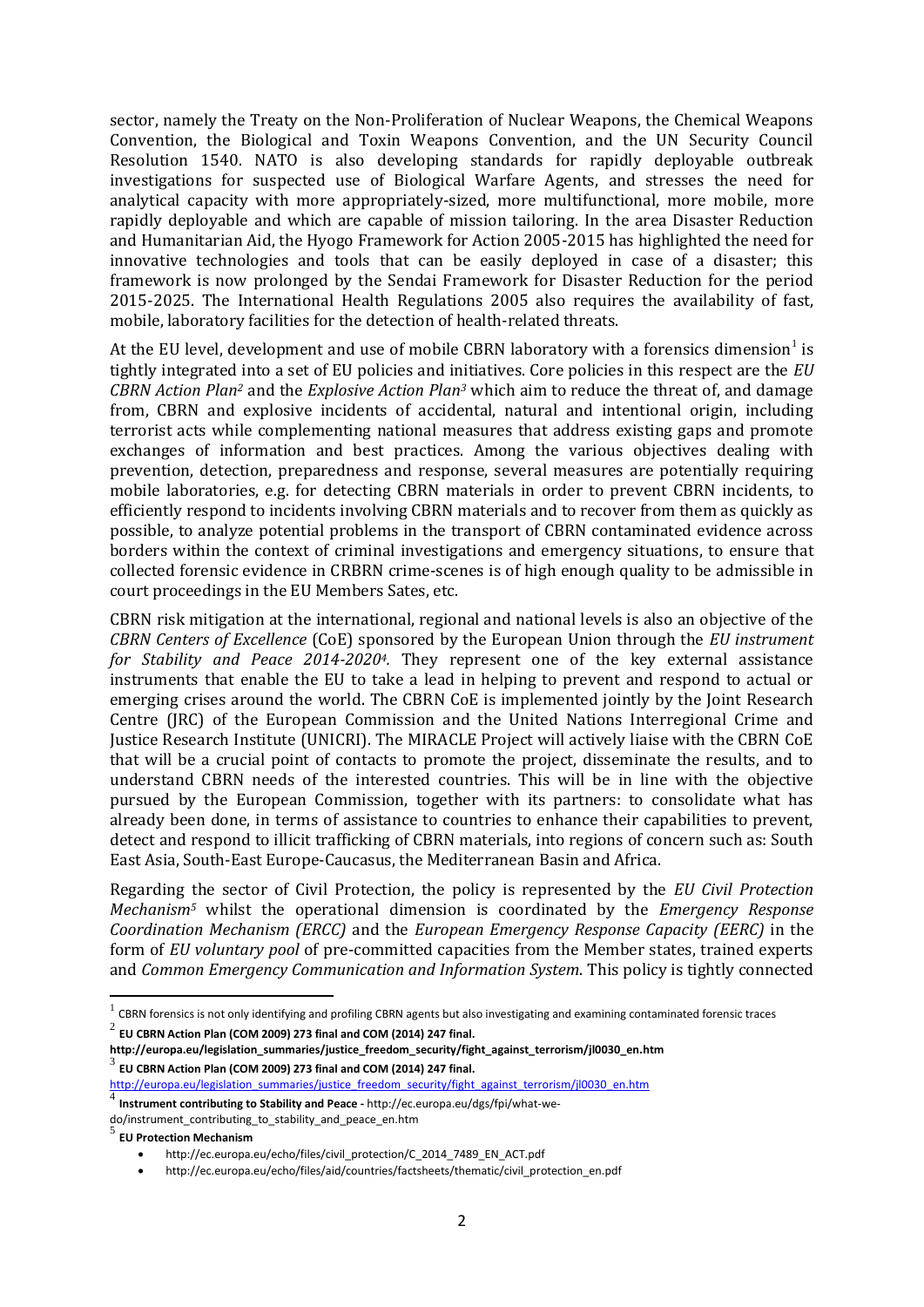to "*Disaster Risk Management*" policies addressing the management of natural and man-made hazards through *EU's Internal Security Strategy* (DG HOME), *health* (DG SANCO), *external action* (EEAS) and *Research and Innovation* (DG R&I). Outside the union, disaster response is coordinated with the United Nation International Strategy for Disaster Reduction (UN-ISDR) in relation to the Sendai Framework for Action.

The use of existing mobile military CBRN capacities and logistics is nowadays considered as an acceptable solution for humanitarian aid according to the scale of the crisis situation and if placed under civilian lead. This may be seen as an extension of the current CIMIC (civil military – operation) when civilian and militaries are both active in the same area in crisis situation.

Response strategies have been developed in the EU to enable the smooth transition from initial response to recovery phase and are based on the use of intelligence and information from a range of sources (detection, identification and monitoring equipment, symptomology, human intelligence etc.). When responding to an incident, it is indeed critical to be able to deal with a real time CBRN incident appropriately which implies forensic awareness, but also to minimise disruption and mitigate reputational risk when an incident is a deliberate hoax. Many situations require immediate exchange of information among Commission rapid alert systems (RAS) such as *ECURIE system* for radiological emergencies, the *Early Warning and Response System* (EWRS) for communicable diseases, the *RAS-BICHAT* for biological and chemical health threat. The Health Security Committee plays an important role in responding to health threat while the European Centre for Disease Control (ECDC) provides risk assessment for communicable diseases.

## **2. MIRACLE: return on experience – feedback from the field**

The "*Return on Experience*" and direct feedback (lessons learned) from C, B, or RN mobile laboratory operators back from mission inside and/or outside the EU are of direct benefits for policies. Practical examples of national contributors from which return on experience has been exploited in the MIRACLE project and highlighted throughout this "Position Paper" document are the deployment of the *Belgian light fieldable B-LiFE laboratory in Guinea* (December 2014 - March 2015), the *German Bundeswehr light fieldable laboratory* in Mali (December 2014), the *European Mobile Laboratory in West Africa* (March 2014 - ongoing), and the Canadian Mobile laboratory for Public Health Agency, Winnipeg, Canada, all contributing in the Ebola crisis. *Further, the Dutch Environmental Assessment Module (EAM) deployed by the Dutch National Institute for Public Health and the Environment (RIVM) as* Environmental Emergency Response Mission, in Zamfara State, Nigeria for assessing lead pollution in water associated with poisoning crisis (September 2010).

Two mobile B lab interventions, the Belgium B-LiFE / B-FAST project and the European Mobile Lab consortium, both related to the Ebola outbreak in West Africa, provided significant inputs to the findings and analysis of the MIRACLE project. The usability of such interventions is however also valid in case of C or RN-related crises, particularly through the use of aligned operational functions:

In both projects light biological laboratory were deployed directly adjoining Ebola Treatment Centres in West Africa. The main goal of these laboratory missions was to conduct a rapid DNAbased identification of Ebola virus in samples from suspected patients in the outbreak areas. Several scientific projects were carried out concomitantly (e.g. study of the clinical efficacy of antiviral drugs, validation of new rapid diagnostic tests and mapping of Ebola contamination in different clinical samples and the environment).

In March 2014, *WHO's Global Outbreak Alert and Response Network (GOARN)* asked for assistance from the *European Mobile Laboratory (EMLab)* project. The Project shipped one of its laboratories – packed in 10–15 boxes that weigh 30 kg each and can be transported by commercial airplane or two trucks – to West Africa. The EMLab project is funded by *EuropAid –*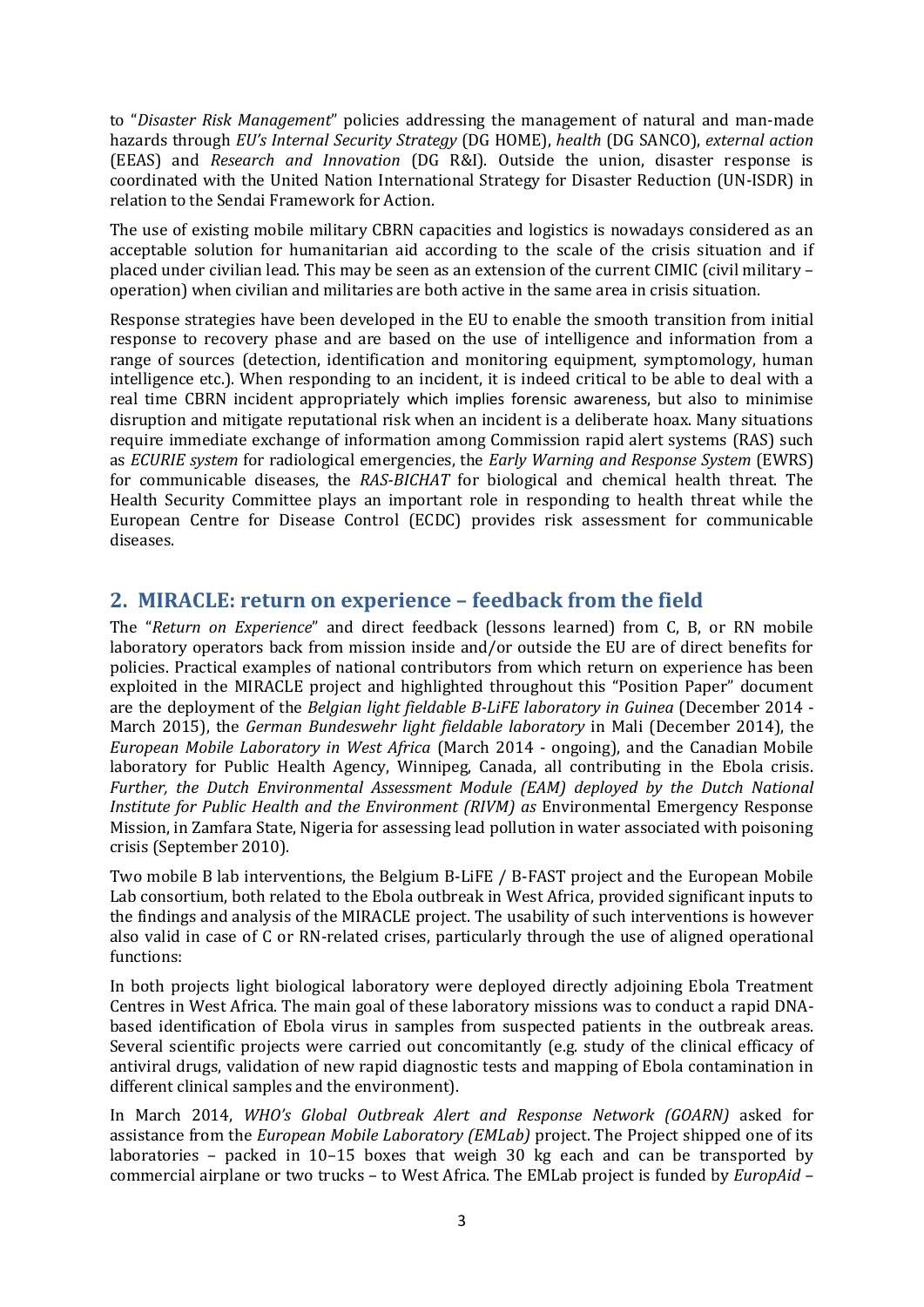*DG Development and Cooperation (DEVCO)* and almost all the European biosafety-level-four (BSL4) laboratories and other institutes specialized in the diagnosis of haemorrhagic fever diseases have provided the EMLab consortium with skilled scientists and technicians. Training for response and operation of the mobile laboratory units was performed at the *Bundeswehr Institute of Microbiology* which is also a member of the MIRACLE consortium. The training enabled the responders to run the laboratory units in the field, with logistical support for reagents and consumables from their home bases.

Since the beginning of the outbreak, two more EMLab units and *over 100 European scientists* have been deployed for an average of 4 weeks each. *Over 10.000 samples* (of blood, swabs and urine) have been tested so far, *over 3.500 of which tested positive for Ebola virus* in the EMLabs in Guinea, Sierra Leone, Nigeria, and Liberia.

The B-LiFE / B-FAST mission (Biological Light fieldable laboratory / Belgian First Aid and Support Team) was deployed to N'Zerekore, Forest Guinea from 20th of December 2014 until 22nd of March 2015. The team consisted of members from Civil Protection, Defence and Laboratory operators from CTMA (Centre for Applied Molecular Technologies / IREC / UCL). The project was financially supported by the B*-LiFE project funded by the European S*pace Agency and *the project FP7 MIRACLE* funded by the European DG HOME. The mission was an important European advance as it was the first time that the "voluntary pool" of the European Mechanism for Civil Protection was rapidly activated.

The B-LiFE project and the "Emergency.lu" service provided by the Luxembourg Government also enabled the laboratory to have an *outstanding satellite communication capability allowing secure communications* at very high speed to Belgian and international operational centres. This capacity benefited from a *close collaboration with the European Space Agency, the European Commission (DG ECHO and ERCC).* The *COPERNICU*S *Emergency Management Service* enabled the laboratory to integrate advanced technologies developed by *small and medium-sized Belgian enterprises* (Nazka MAPPS, Aurea IMAGING and EONIX) and satellite operator SES TechCom Luxembourg.

The return of experience from those two projects and other laboratory interventions, e.g. light fieldable laboratory deployed by the German Bundeswehr in Mali in December 2014, the Canadian Mobile laboratory for Public Health Agency in Winnipeg (Canada), the Dutch Environmental Assessment Module (EAM) deployed by the Dutch National Institute for Public Health and the Environment has been incorporated in the MIRACLE project's recommendations for CBRN mobile laboratories' structure and operational.

## **3. Recommendations about CBRN mobile laboratories' structure and operational features**

The structure of CBRN mobile laboratories is determined by basic factors: type of CBRN threat, nature of the incident, activation mechanisms, location of deployment and accessibility, duration of mission, frequency of deployment, and considerations about ownership and laboratory-driver institutions. The following recommendations can be expressed in consideration of the need for a spectrum of mobile facilities with various sizes, configurations, levels of autonomy and management:

**CBRN specificity**: This is the *first and main factor determining the structure* of a CBRN mobile laboratory. There is a large consensus that single C, B, RN or forensic capacities should be preferred to mixed or comprehensive CBRN and forensic capacities due to major differences in sample collection and processing. While existing capacities (e.g. C-B laboratory) are often based on heavier laboratory (on wheel or container), single C, B, RN or forensic specificity is the most common model, usually developed as national (Defense or Health department) capacities. Accordingly, the nature of the incident and the driver institutions, the scale of the intervention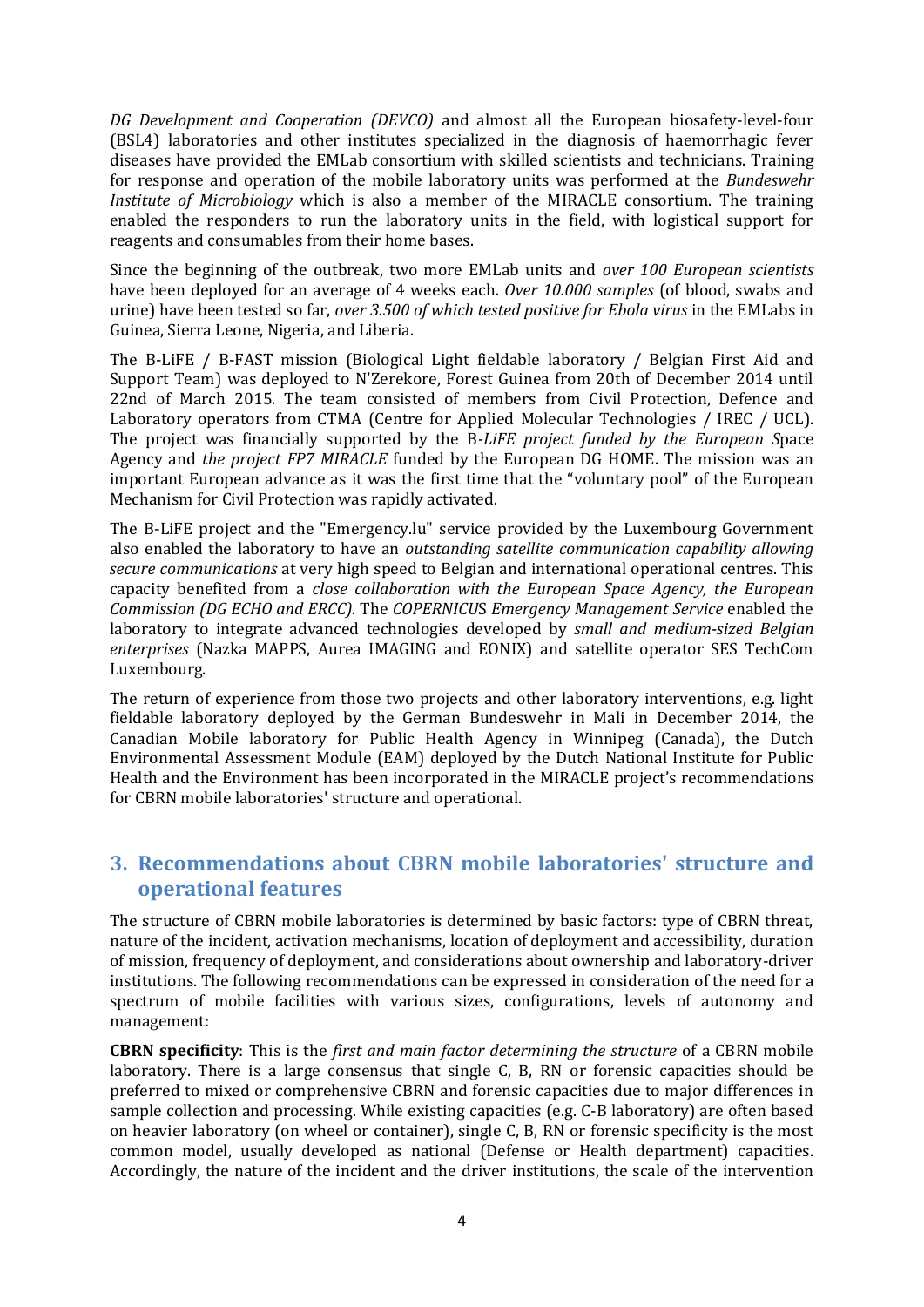and the need for forensic resources will impact on the type of capacity. Whilst crisis situations inside the EU may justify combining C, B and RN technologies inside a single mobile laboratory, especially when the threat is not known, they are not easily nor rapidly deployable outside the EU. *The recommendation is therefore to use a single laboratory specific for C, B, RN or forensic capacity, especially if a rapid deployment is required outside the EU.* These, in turn, can act jointly in a multinational configuration *in return of a global coordination.*

- **Heavy structure vs. light module**: From the above, different concepts regarding the most suitable characteristics of a mobile capacity should be developed. It is noteworthy that the *location of deployment* (i.e. areas easily accessible versus poorly accessible by road, like in very remote areas with no passable road), *duration* (short-term versus long-term) and *frequency* of the mission should determine the most suitable features (weight / volume) of the laboratory.
	- i. **In C or B crisis situation outside the EU** where *remoteness and accessibility to the site of deployment is often a main issue*, urgent interventions ideally require a *specific light fieldable version of existing B or C capacities*. *For a CB crisis outside the EU and cross border crisis anywhere in the world,* it is recommended to develop *international or multinational joint capacities*, as demonstrated by the successful joint co-intervention of light national and international laboratories deployed side by side from more than one year in West Africa during the Ebola crisis. . This would also pave the way *to ensure efficiently regular interventions* in countries at risk of repeated CB crises. The unusual and dramatic Ebola crisis in West Africa has indeed pinpointed the *need for laboratories which can rapidly move from one area to another while staying operational for a long period of time* (more than a year in the current crisis). In this situation, the recommendation is to develop light rapidly deployable laboratories.
	- ii. **For CB incidents inside the EU**, heavy national CB laboratories (on wheel, large container on truck) as single of mixed capacities are suitable for rapid intervention and preservation of forensic evidence. Except for military capacities made for intervention abroad, such mobile CBRN laboratories are rather conceived for short term homeland intervention.
	- iii. **Mixed solution combining light and heavier deployment** should be considered in a prolonged crisis situation. Until today, a prolonged intervention outside the EU has indeed been a rather infrequent situation which represents therefore the biggest challenge for light fieldable CB capacities. Frequent crises in remote countries should rather favor stable structural solutions such as creation of new fixed-site stationary labs or reinforcement of existing laboratories in the host country. A valuable alternative consists in planning a rapid intervention of light fieldable capacities at a very early phase of response, with a takeover by heavier structures (truck; container) at a later step. This will depend on mission duration (weeks, months or years), intensity of the crisis and accessibility of the location.
- **Sustainability of the mobile capacity:** Lessons learned demonstrate that (1) national capacities are suitable for short term homeland mission but can be rapidly confronted with limiting turnover of own technologically experienced staff in case of long-term international mission; moreover, when a national capacity is deployed in inaccessible remote area outside the EU, the military logistics is usually considered as mandatory especially if resources needed for self-proficiency require heavy air carrier landing in "operational conditions". However, humanitarian operations fall out of classical scope of military engagement and therefore face several "*military showstoppers*" (e.g. MEDEVAC and security issues) slowing or hampering a straightforward military contribution, if any; these issues should therefore be solved at the EU level; (2) the same recommendation applies to deployment of national private (mainly research) institutions as they face the same logistic issues when requiring a national military support; (3) whilst commercial capacities do not enter into consideration as autonomous capacity in the management of a CB crisis, acquisition of comprehensive or partial commercial solutions are often privileged by private, national or international entities so that needs for a standardization process and harmonization is recommended at the EU level for enabling joint multinational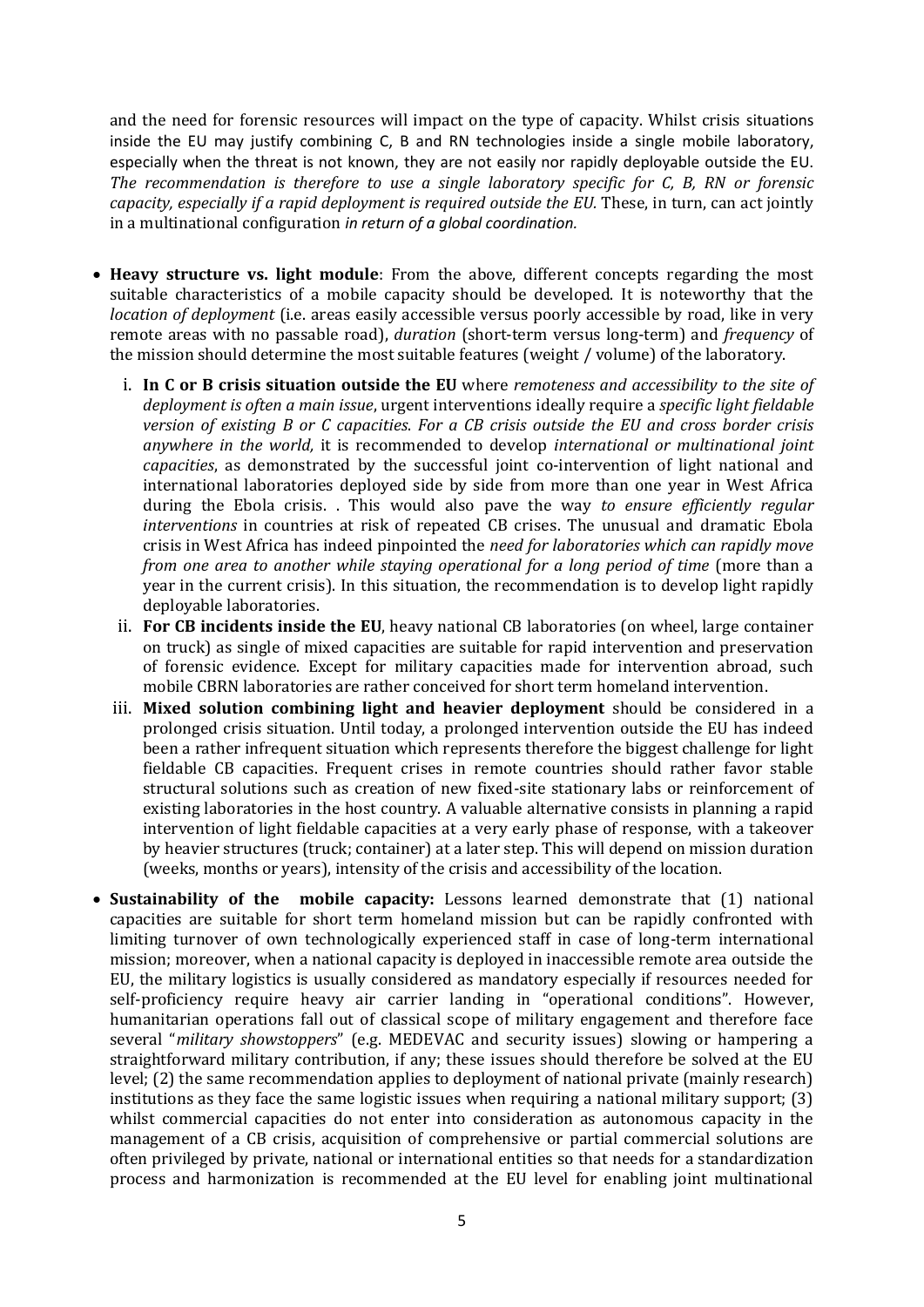interventions; commercial laboratories could however be part of EU deployment capabilities, for instance for supporting a new therapeutic trial, in return of a clear business model defining the service offered, the mechanism for sustainability, the targeted stakeholders and the conditions of use; (4) international capacities (e.g. the EU mobile laboratory capacity) proved to be suitable for long-term deployment. A clear advantage was an easy recruitment of lab operators throughout Europe for the whole length of the Ebola mission in West Africa.

- **Activation mechanisms**: Besides the essential international coordination by e.g. ERCC, WHO, UN, alternatives to international coordination imply direct bilateral contacts and arrangements between a host and a participating nation. However, the latter requires coordinating a swift integration into the global international response. *The recommendation would be to harmonize the mechanism of activation and to enable a common activation and reciprocal support of national and international (if any) capacities. There is a clear need for European strategies orchestrating the best use of a spectrum of CBRN mobile laboratory capacities in the EU*.
- **Efficient information exchange**: The above highlights the *need for secure and formatted communication channel* between the on-field laboratory and the external world, which implies to make an interactive link with all key actors involved (i.e. network of laboratories and various operators in the field) as well as national/international coordination centers and international institutions involved in the crisis management (WHO, UNHCR, ECDC, etc.). It is recommended to *harmonize and strengthen access to the information* regarding the objective of deployment and analytical procedures to be carried out (pre-awareness), as well as on the level of CB threats (type of threats, scale of the problem, safety procedures, communicable diseases, epidemiological data, etc.).
- **Harmonization of results delivery process while respecting ethical issues:** Regarding information exchange applied to the transmission of results*, it is recommended that formatted results be always provided to authorized key operators (local, regional, international) while addressing them with the most suitable and readable information (i.e., ensuring compatibility with all ICT systems; defining a list of regularly updated recipients,….).* The aim should be to increase interoperability, making data and results readable and usable by key operators according to their respective position in national and international response teams. *Besides, it is also recommended that privacy and anonymity of patients' personal medical data or confidentiality of data source be guaranteed and preserved (cryptographic techniques for securing storage of data, data encryption).*
- **Self-sufficiency of analytical modules**: As recommended by Civil Protection Mechanism, selfsufficiency should be guaranteed by the offering member state, i.e., any analytical capacity working in the field should be able to be *self-sufficient for at least three days* while *anticipating the need for a chain of supply in case of longer-term deployment*. However, not all light fieldable capacities are necessarily equipped to meet this type of operational requirement which indeed requires a specific and dedicated logistic support. Existing EU and other coordination mechanisms should therefore be used as much as possible to support and coordinate a rapid deployment when self-sufficiency cannot be achieved on a national basis. The contribution of NGO already active in the crisis area and of institutional organisms such as World Food Program should be solicited.
- **Efficient quality management system**: The quality control of measurements needs to be ensured, requiring specific QA/QC rules (e.g. SOP, reference materials etc.). For CBRN-forensic investigations the legal and quality assurance requirements of forensic work could go further than the requirements of other types of CBRN-related analyses. In many situations maintaining a strict chain of custody, accreditation of forensic laboratory work as well as qualified (or certified) forensic experts are required if evidence is to be considered admissible to court.
- **Mandatory compliance with safety national and international rules and/or legislation:** Regulatory and legislative aspects also need to be taken into consideration. Regarding the transportation of dangerous goods, IATA rules should be respected in order to comply with the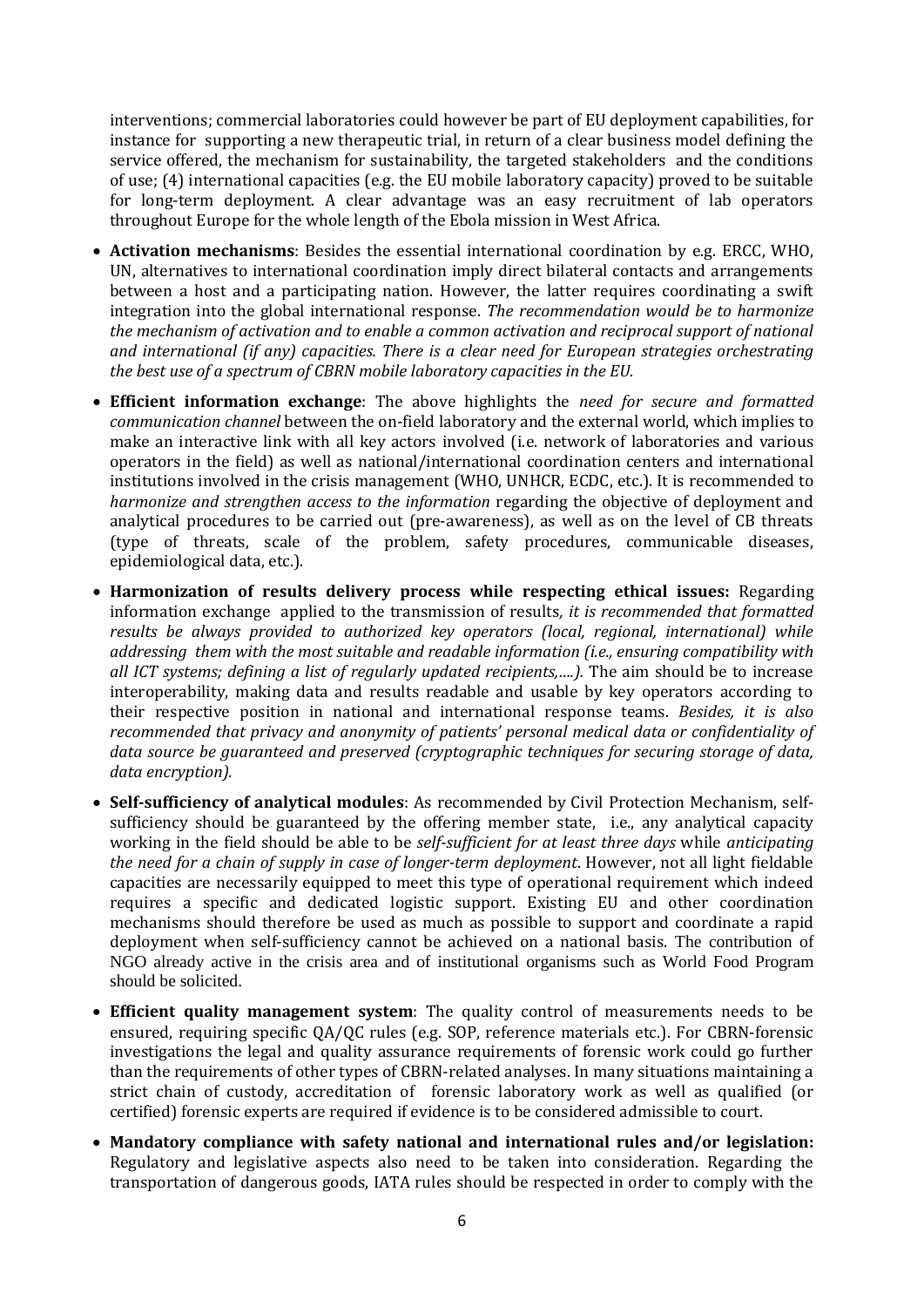custom rules of all countries which are flown over during (re)deployment. Regarding occupational regulations, *European occupational health and safety regulations* apply for fixed laboratory structures. There are two main aspects that should be considered: the "*Environmental protection act*" and the "*Worker protection act*". Existing European regulations for stationary CBRN laboratories have to be reviewed for their applicability in a mobile lab setting in austere field conditions abroad. It is realistic to accept a higher level of risk regarding health and safety in a mobile laboratory, and a common agreement on risk assessment is needed. When dealing with bio-threats in deployable capacities, the biosafety BSL3/BSL4 rules, practices and legal aspects cannot always be respected and this is particularly true *when deploying outside the EU: in this case, the best practices should prevail.* If the EU would provide guidance for a "*European Mobile Laboratory Standard"* this would be complimentary to existing standards of stationary laboratories.

- **Normative aspects**: These aspects which are indeed essential do not necessarily involve standardization *sensu stricto* (adoption of e.g. ISO or CEN standards) but rather considering the added value of harmonization (good practices adopted as guidelines, not necessarily as rigid standards) of the use of equipment, procedures, SOPs, and logistics. The aim should be to maintain these aspects compatible with international guidelines, in particular those issued by NATO. While harmonization of equipment and procedures is achieved with RN laboratories (in accordance with IAEA guidelines) and is quite satisfactory for C laboratories, the diversity of biological threats significantly slows down attempts to harmonize the methods used in B laboratories. Harmonization of the B sector is therefore lagging behind compared to C and RN specific domains. The normative aspects of forensic mobile capacities depend also on the legal system of the country or the institution where the evidence will be presented: accreditation should be considered inside the EU but, if not impossible, remains highly challenging outside the EU. Consequently, a useful and practical *recommendation* for "improving disaster management using CBRN mobile laboratories" would be *to promote a harmonized mobile laboratory concept with definition of key operational functions (OFs) using agreed semantics*. The recommendation is to align the OFs to set up a reference system enabling the comparison of different types of capacity, irrespective of their C, B, RN or forensics specificity or complexity (weight, volume, and mobility). To facilitate the decision making at all levels *the recommendation is to apply knowledge and information management methods based on ontological approach as a new way of increasing the operational performance of deployable capacities*. *Ontology* here is a formal, explicit specification of a shared conceptualization describing the CB mobile laboratory as an operational domain.
- **Network of EU national and international CBRN modules**: According to different ownership and considering the respective advantages of national versus international capacities, it is *recommended that a mechanism of reciprocal inter-laboratory cooperation be therefore promoted at the EU level, including a service level agreement*. In that respect the EC should strengthen, coordinate and support a network of European national and international deployable modules in terms of harmonization and standardization process, user requirements, inter-laboratory exercises, operational deployment, and sustainability. Meanwhile*, it is recommended to set up a mechanism of inter-laboratory coordination and communication* in order to improve the work efficiency and exchange of precious information regarding the evolution of the crisis, best practices, successful innovations, difficulties, problems and need for mutual assistance.

### **4. Recommendations on other specific needs**

#### **Training CBRN mobile laboratory operators**

It is *recommended to create and support a European network of training capacities addressing operational and safety issues in field conditions*. The role of training is twofold: it is crucial for improving the preparedness and for offering a maximum protection of responders; it is also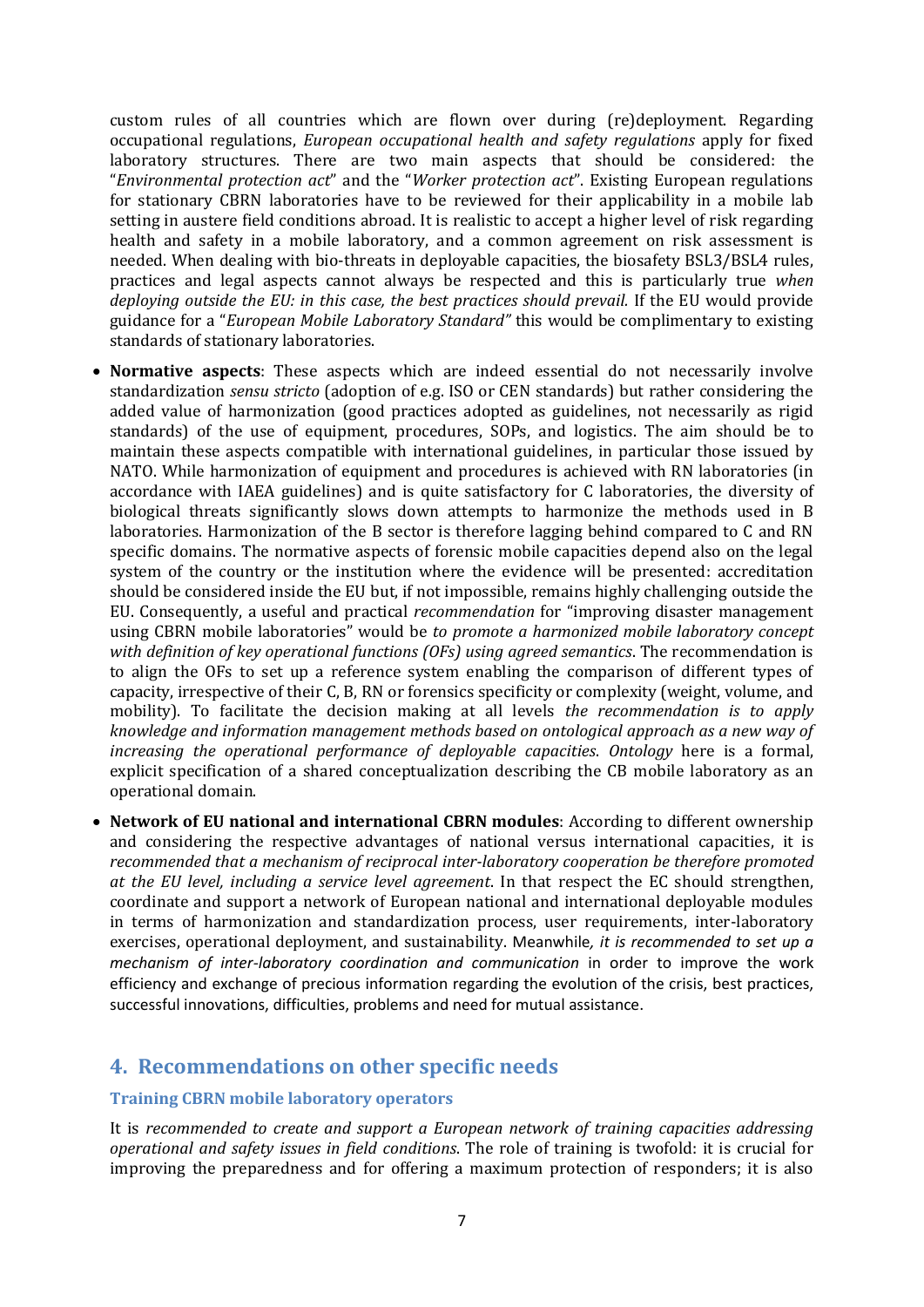crucial for providing a sufficient number of adequately trained laboratory operators. It is recommended to train laboratory operators on the basis of existing experience, using if possible harmonized operational functions and best practice in the field. Moreover, new solutions to solve technological issues are best proposed, assessed and validated by immediate interaction between trainers, operators and developers using existing and newly elaborated scenarios (applied games/scenarios) through the channel of training centres and via iterative improvements. In that respect, *mobile laboratories are a perfect technological incubator acting as a cradle of technology push and innovative drift.* It is recommended that the mission of capacities deployed outside the EU *integrates also education and training of indigenous staff*. *Also appropriate training of first responders and mobile laboratory staff in forensic awareness is recommended. This should improve considerably the possibilities of forensic investigation in CBRN incidents.*

#### **Ensuring uninterrupted, rapid and efficient chain of supply**

Ensuring a continuous, rapid and efficient delivery of specific reagents, material, equipments and spare parts is vital but highly challenging outside the EU. It is therefore recommended to *strengthen and secure the supply chain*. Experience demonstrates that supply *cannot always be delivered on time in remote and poorly accessible areas outside the EU and that inherent difficulties as discussed above make support of military logistics mandatory*. One additional point to be considered is the *EU legislation which makes compulsory to have a call for tender with specifications and three offers* for commercial companies. *Exceptions to this rule exist at the EC level but, from lessons learned, are not always known by operating actors. To speed up urgent acquisition of material and equipment, it is recommended that all institutions or organisms dealing with urgent purchase of equipments, reagents or goods in case of crisis situation and emergency situation are made aware of this exception to the rule and to how proceed with it.*

#### **Decontamination and waste management: legal, safety and harmonization requirements**

It is recommended to establish a *state of the art in CB decontamination and waste management* and to *harmonize the procedures based on the best practices as well as current international and national legislations,* particularly when operating a laboratory outside the EU. Ad hoc legislations *are sometimes lacking outside the EU*. Alternatively, *international law, policies, treaties, and agreements identify certain rights and obligations that may affect the management of the operations*. These legal requirements may pose constraints and restraints. Whilst a *European Mobile Lab Safety Regulation Standard* appears as a necessity, it should be different from best practice on stationary labs, due to the specific conditions of operational field requirements. *In the repatriation and redeployment phase, there is need to have clear guidelines regarding the best decontamination practices for the equipment and material* in order to facilitate homeland repatriation and redeployment in accordance with the law.

#### **Scope of the mission: pre-awareness and flexibility**

*Before the deployment, it is recommended that the lab-coordinator and operators receive reliable information regarding the scope of the mission, including all expectations regarding the objective of deployment and analytical procedures to be carried out (rapid diagnosis of the cause of the outbreak, need for differential diagnosis according to local epidemiology, monitoring of patients' vital parameters, complementary investigations related to clinical studies or R&D needs, post-crisis medical assessment) as well as on the level of CB threats* (type of threats, scale of the problem, safety procedures, communicable diseases, epidemiological data, etc…). The scope of the mission, as firstly defined, should be carefully and interactively reviewed, (re)assessed and adapted if necessary during the mission, requiring from the team a maximum of flexibility for rapid implementation.

#### **Communication tools and integration of space research-based tools**

Reliable in-field communications between national and international actors and operators is vital. *It is therefore recommended to push the integration of European space capacities like*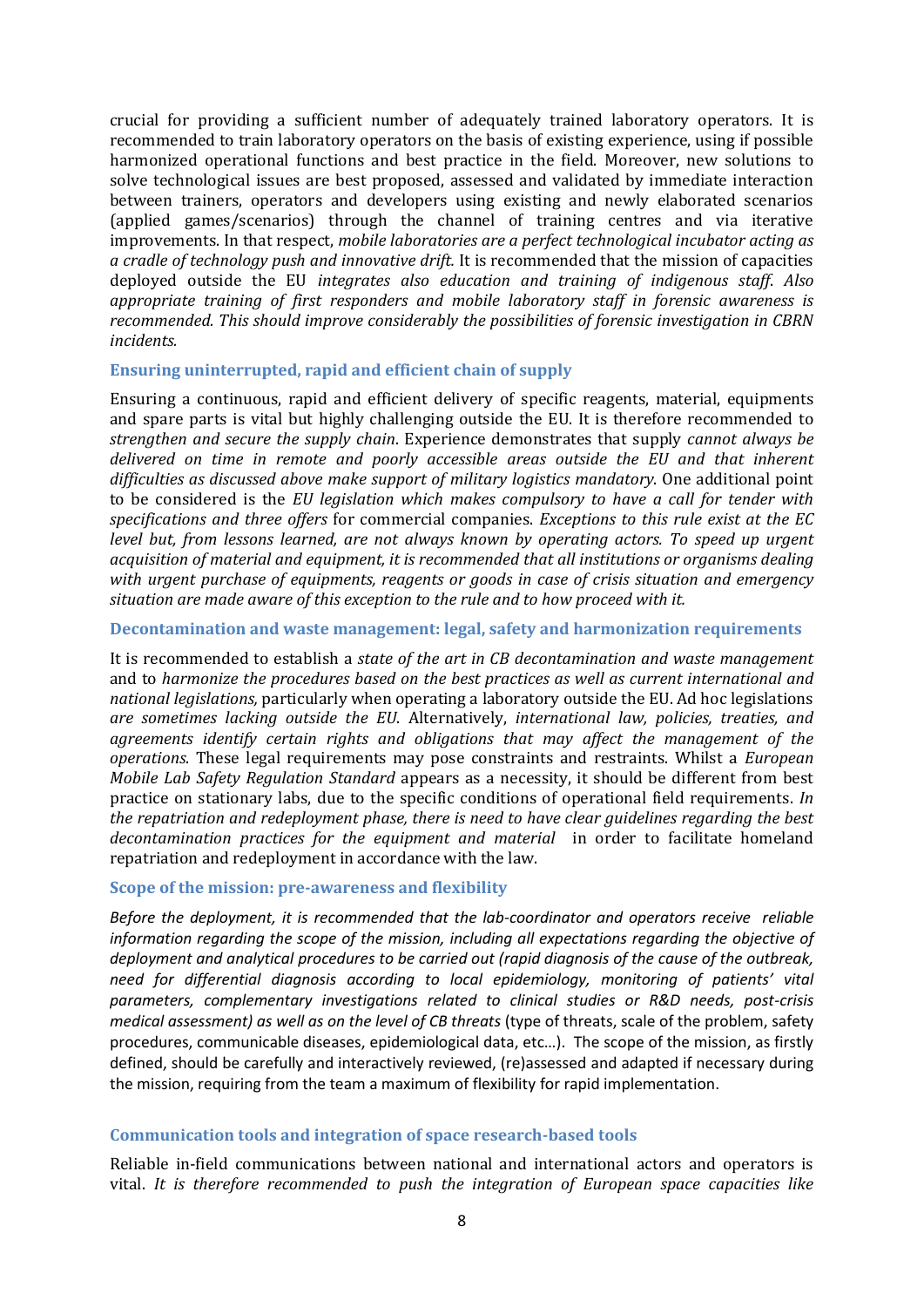*COPERNICUS and GALILEO into the operational function of CBRN mobile capacities*. It is also recommended *to define the optimal architecture of communication tools* that would be adaptive according to the field operational requirements and the potential added value of complementary technologies (e.g. geolocation and earth observation, possibly through *Unmanned Aerial System*).

**Harmonization of the results delivery process while respecting ethical issues** 

It is recommended to harmonize the results delivery process while maintaining the privacy and anonymity of patients' personal medical data. Database results should be formatted to increase interoperability, making them readable and usable by key operators. *Special attention should therefore be paid to the harmonization of format of results, to the identification of data recipients and to the level of protection to be provided* (Data Encryption and storage of cryptographic techniques).

**Proposal for R&D&I projects addressing gaps and technological challenges** 

- a. *New analytical tests:* There is a need for new tests combining detection and identification, being more portable, reliable, rapid, and cost-effective.
- b. *Need for widening the spectrum of analyses carried out in the field.* Analysis should enable a differential diagnosis according to the type of CBRN threats. It should also enable complementary analyses able to monitor the patient vital condition after exposure to a CBRN threat.
- c. *Sampling and handling all kinds of samples:* It is recommended to develop universal methods and technologies enabling the decontamination, preparation and processing of different matrixes for environmental and human samples. In that respect, harmonization of laboratory procedures is also mandatory.
- d. *Need for developing new tools and equipment* with (a) suitable features for in-field use (volume, weight, low energy consumption, wireless transmission of results); (b) easy transport and deployment such as temperature-insensitivity, low energy appliance, small volume, small weight, and automatic wireless (WiFi) transmission of results to the laboratory command station. These tools are expected to be useful for rapid investigations of the cause (natural, accidental, or criminal) of a C or B crisis and its consequence on humans and environment (food, water). It is also recommended to develop equipments enabling to combine detection and identification; (c) concomitantly the EU also needs tools to properly assess and investigate a potential criminal C or B release (forensics); (d) finally, development of user-friendly materials (e.g., Airco, electric power supply, Satcom, water sanitation, decontamination of equipment ….) is mandatory as these often request a technical expertise extending far beyond the pure medical or CB expertise available from laboratory operators in the field. This also requires adequate technological specifications.
- e. *Need to fight fragmentation among suppliers with improved end-user oriented solutions.* It is recommended to integrate this process through the channel of training centres associating operators, trainers and developers). *There should also be a mechanism for comparing mature technologies or solutions when they look very much alike (test and evaluation tools).*
- *f. Ensuring the chain of custody:* recommended procedures include tracking (geolocation) and securing samples, preventing tampering and tracking records of samples with potential link to geolocation in order to follow the evolution of environmental or patients contamination with CBRN agents*.*
- *g. Need for advanced forensics research:* Importance of preserving forensic evidence in a CBRN event which also implies finding suitable solutions for discrepant constraints regarding decontamination and preservation of forensic evidence.
- *h. Need for further research in human factors:* wide range of stressful conditions in the field (confinement, temperature, humidity, workload, life-threatening issues, etc...).